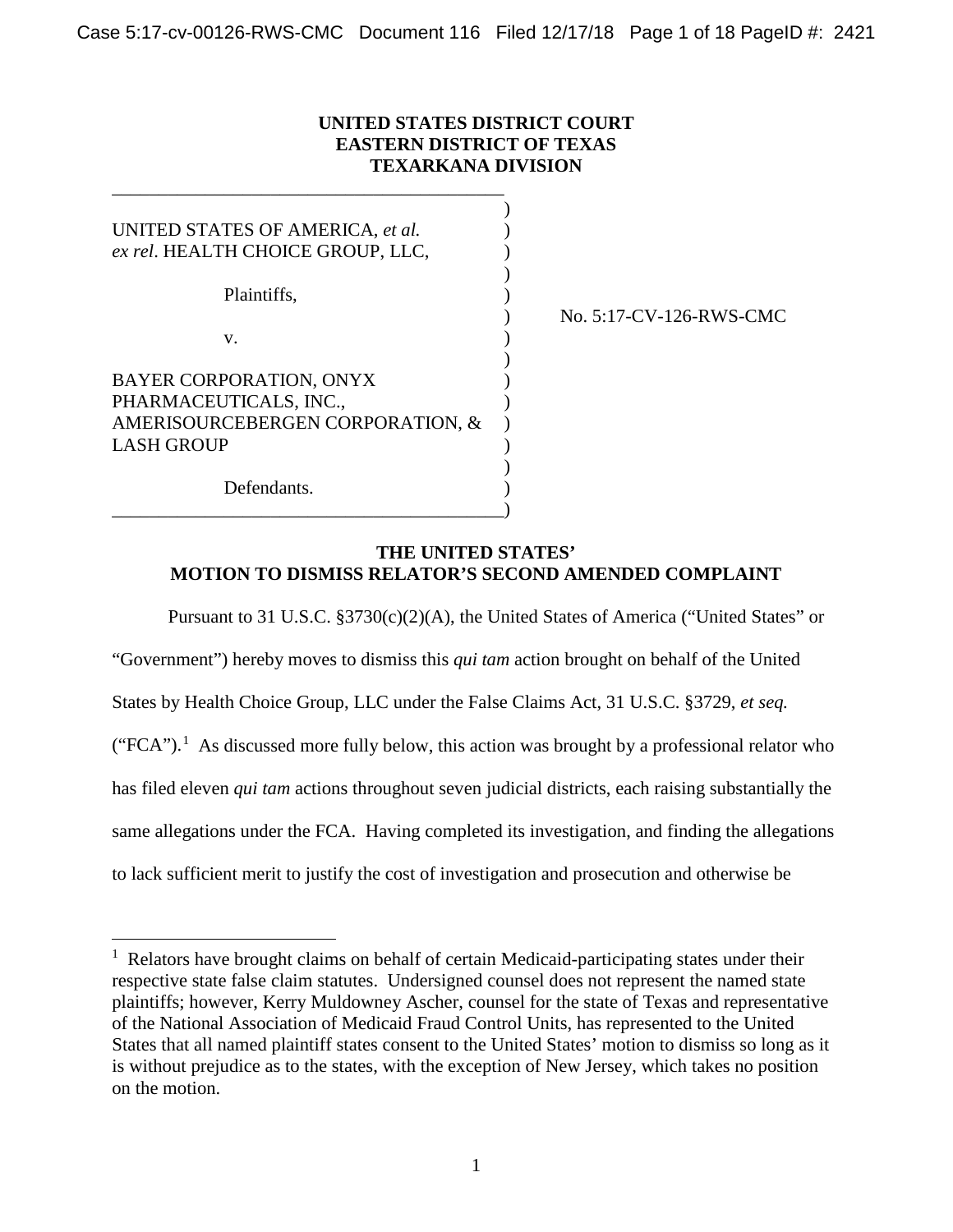contrary to the public interest, the United States now seeks to dismiss these actions.

Accordingly, the United States requests that this action be dismissed with prejudice as to Health Choice Group, LLC, and without prejudice as to the United States.

# **I. BACKGROUND AND PROCEDURAL HISTORY**

# **A. The NHCA Group** *Qui Tam* **Actions**

This *qui tam* action was filed on June 19, 2017, by Health Choice Group, LLC, a limited liability company established for the sole purpose of serving as the named relator in this action. Health Choice Group LLC was established by National Health Care Analysis Group ("NHCA Group"), which is itself a pseudonym for a partnership comprised of limited liability companies set up by investors and former Wall Street investment bankers. *See* accompanying Declaration of Brian J. McCabe ("McCabe Decl."), ¶¶ 2-3 and Exhibit A (email from attorney Marc Mukasey, counsel for NHCA Group, describing corporate structure of NCHA Group); and Exhibit B (visual aid depicting NHCA Group relators and corporate organization).

The partnership, acting through shell company relators, has filed eleven *qui tam* complaints against a total of thirty-eight different defendants for essentially the same alleged conduct. In addition to this action, the other complaints include:

- *U.S. ex rel. SAPF, LLC, v. Amgen, Inc.,* No. 16-cv-5203 (E.D. Pa.)
- *U.S. ex rel. SMSPF, LLC v. EMD Serono, Inc.,* No. 16-cv-5594 (E.D. Pa.)
- *U.S. ex rel. SMSF, LLC v. Biogen, Inc.,* No 1:16-cv-11379-IT (D. Mass.)
- *U.S. ex rel. NHCA-TEV, LLC v. Teva Pharms.*, No. 17-cv-2040 (E.D. Pa.)
- *U.S. ex rel. SCEF, LLC v. Astra Zeneca PLC,* No. 17-cv-1328 (W.D. Wash.)
- *U.S. ex rel. Miller, v. AbbVie, Inc*., No. 3:16-cv-2111 (N.D. Tex.)
- *U.S. ex rel. Carle, v. Otsuka Holdings Co.*, No. 17-cv-966 (N.D. Ill.)
- *U.S. ex rel. CIMZNHCA v. UCB, Inc*., No. 3:17-cv-00765 (S.D. Ill.)
- *U.S. ex rel. Health Choice Alliance, LLC v. Eli Lilly & Co.,* No. 5:17-cv-123 (E.D. Tex.)
- *U.S. ex rel. Health Choice Advocates, LLC v. Gilead, et al.,* No. 5:17-cv-121 (E.D. Tex.)<sup>2</sup>

 <sup>2</sup> Relators voluntarily dismissed the *Gilead* action on July 23, 2018. The United States consented to the dismissal "based on its determination that under the circumstances such a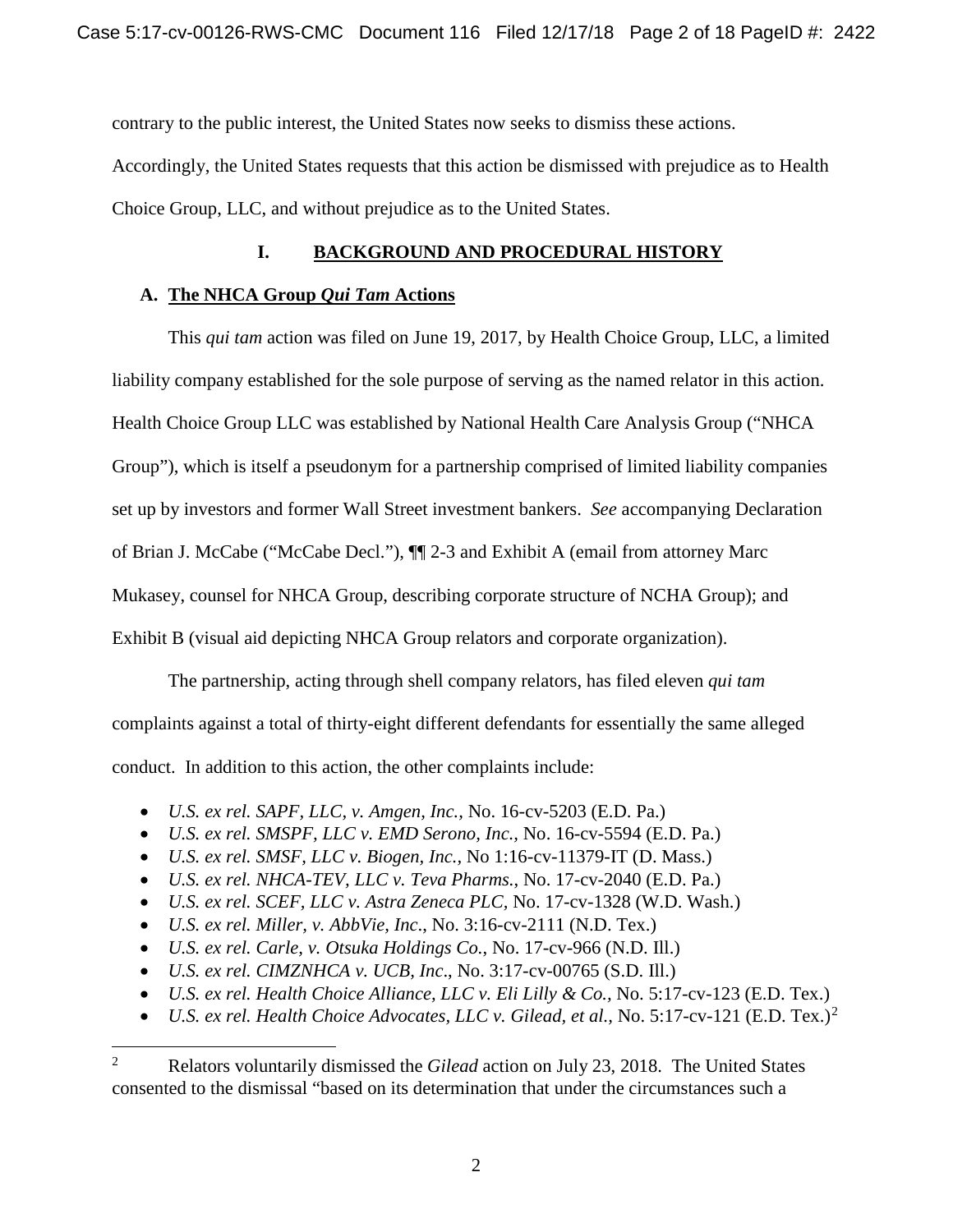All of these cases present essentially the same theories of FCA liability – that pharmaceutical companies and commercial outsourcing vendors violated the Anti-Kickback Statute (AKS), 42 U.S.C. § 1320a-7b(b), by engaging in so-called "white coat marketing" and by providing free "nurse services" and "reimbursement support services." *See generally* Second Amended Complaint (SAC), Dkt. 102, at  $\P$  2-7. First, the complaints allege that the defendants provided illegal remuneration in the form of "free nurse services," such as visiting patients at home to provide instruction on how to properly administer their newly-prescribed medications. *See id.*  $\P$  94-152. Second, according to NHCA Group, the defendants allegedly engaged in improper "white coat marketing" by hiring independent contractor nurses to act as "undercover sales representatives," who engage in impermissible promotional activity. *See id*. ¶¶ 153-99. Third, the complaints allege that the pharmaceutical companies violated the AKS by helping physicians complete insurance documents, such as benefit verifications and prior authorization forms. *See id.* ¶¶ 200-59.

In preparing its numerous complaints, NHCA Group appears to have utilized the same model or template, resulting in what are essentially cloned complaints. When viewed side-byside, it is apparent that certain allegations are repeated from one complaint to the next, including seemingly particularized allegations. For example, the relator in this case alleges that Bayer employees "emphasized" a specific marketing message regarding reimbursement support, *see*  SAC at ¶ 214; notably, the other complaints attribute the exact same message to the other defendants as well:

 $\overline{a}$ 

dismissal is commensurate with the public interest and that the matter does not warrant the continued expenditure of government resources to pursue or monitor the action[.]"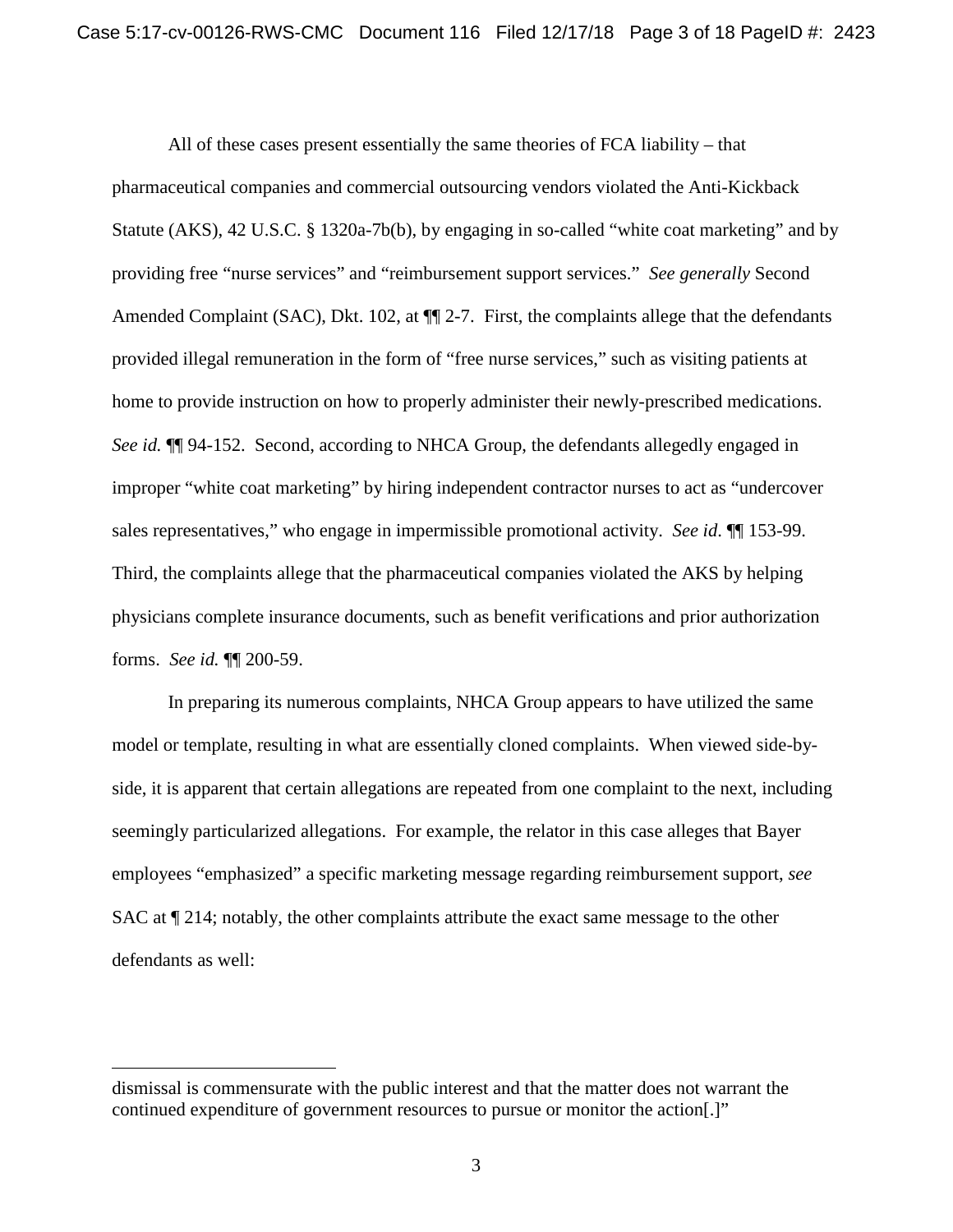**Biogen First Amended Compl. ¶ 202:** "Biogen sales reps further emphasized that the cost and expenses normally associated with managing a patient's prescription would be shifted to Biogen, thereby increasing the Prescriber's bottom line."

**Gilead First Amended Compl. ¶ 133:** "Gilead sales reps further emphasized that the cost and expenses normally associated with managing a patient's prescription would be shifted to Gilead, thereby increasing the Prescriber's bottom line."

**Eli Lilly Second Amended Compl. ¶ 227:** "Lilly sales reps further emphasized that the cost and expenses normally associated with managing a patient's prescription would be shifted to Lilly, thereby increasing the Prescriber's bottom line."

Similarly, the relator in this case specifically alleges that Bayer personnel utilized this "value

proposition" messaging to influence prescribing physicians. *See* SAC at ¶ 215. Yet again this

same allegation is repeated nearly verbatim in the other *qui tam* actions:

**Biogen First Amended Compl. ¶ 203:** "This value proposition was a powerful tool in the hands of the Biogen drug representatives, and it was used to induce Prescribers to recommend Avonex, Plegridy and Tysabri."

**Amgen Compl. ¶ 99:** "This value proposition was a powerful tool in the hands of Amgen's drug reps and used to influence providers to recommend Amgen Covered Drugs."

**Eli Lilly Second Amended Compl. ¶ 228:** "This value proposition was a powerful tool in the hands of Lilly drug representatives, and used to induce Prescribers to recommend Forteo."

**UCB Compl. ¶ 74:** "This value proposition was a powerful tool in the hands of UCB's drug representatives and used to influence providers to recommend UCB's Cimzia."

**Gilead First Amended Compl. ¶ 134:** "This value proposition was a powerful tool in the hands of Gilead's drug reps and Covance's field reps, and was used to induce Prescribers to recommend Gilead drugs."

**Teva First Amended Compl. ¶ 124:** "This value proposition was a powerful tool in the hands of Teva's sales representatives and was used to influence providers to recommend its drug Copaxone over its competitors."

These are just a few examples of particularized allegations that are copied nearly verbatim across

other NHCA complaints.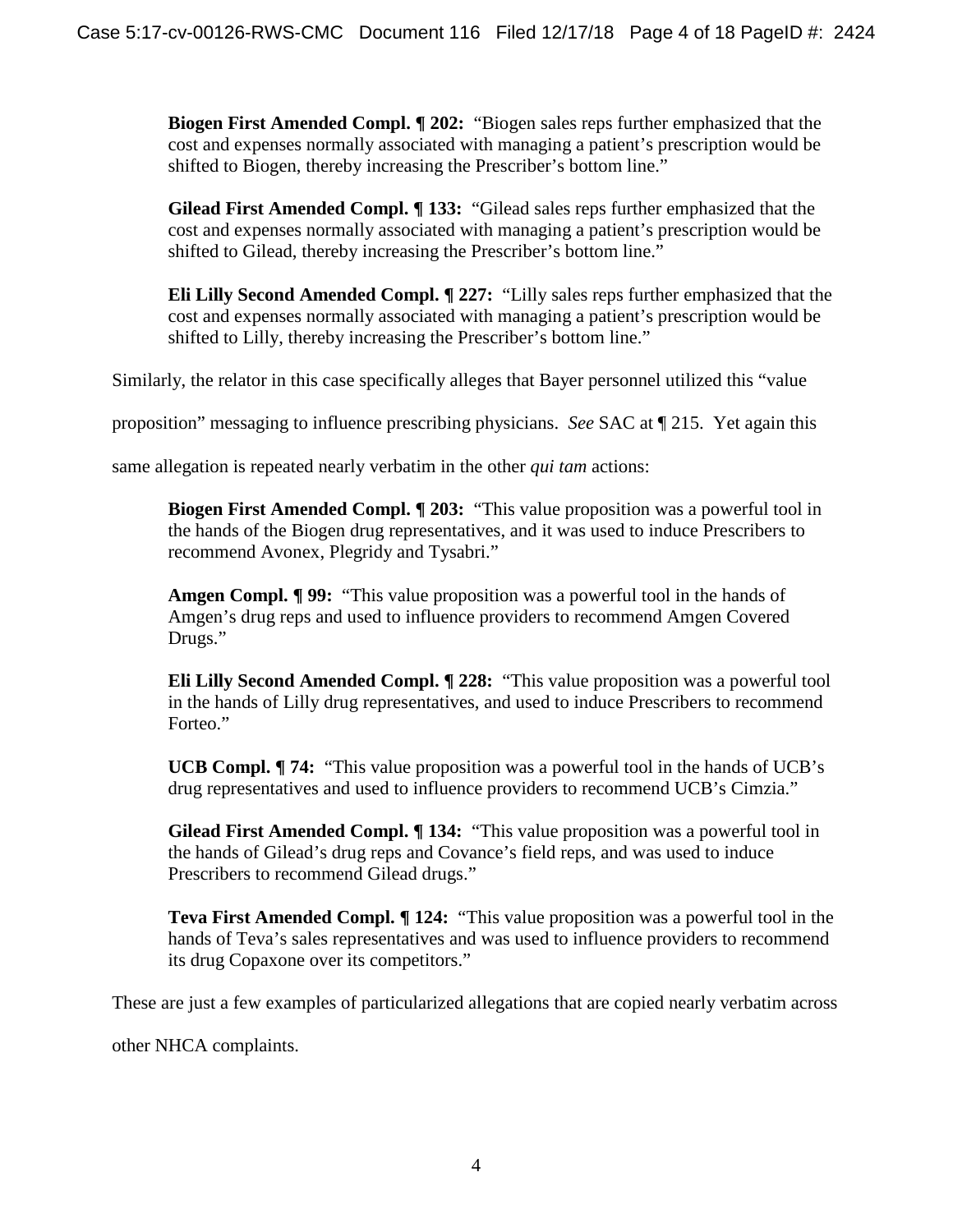## **B. The NHCA Group** *Qui Tam* **Business Model**

Shortly before the first of these actions was filed, the managing agent for NHCA Group, one of its investors, John Mininno, spoke to the media and explained NHCA Group's business model. *See* J.C. Herz, *Medicare Scammers Steal \$60 Billion a Year. This Man is Hunting Them.*, Wired, March 7, 2016, available at https://www.wired.com/2016/03/john-mininnomedicare/ (last visited November 26, 2018). Described as a "big-data entrepreneur," Mr. Mininno recalled that when the Centers for Medicare and Medicaid Services (CMS) made available to the public vast amounts of Medicare claims data, he viewed it as "a massive business opportunity," specifically with regard to *qui tam* suits. *Id.* Backed by a "Wall Street angel investor," NHCA Group was established. *Id.* 

In order to obtain information for its *qui tam* business, NHCA Group created a database of resumes, "scraped and extracted from publicly-available sources," which the organization uses to identify "potential informants." *Id.* NHCA Group then contacts these individuals under the guise of conducting a "research study" of the pharmaceutical industry. More specifically, NHCA Group offers to pay these individuals to participate in what it calls a "qualitative research study;" however, the information is actually being collected for use in *qui tam* complaints filed by the NHCA Group through its pseudonymous limited liability companies.<sup>3</sup>

On its website, NHCA Group makes no mention of its role behind dozens of *qui tam* actions*,* instead holding itself out to the public as a "healthcare research company that engages in

<sup>&</sup>lt;sup>3</sup> All eleven of NHCA Group's *qui tam* actions referenced herein was brought by a corporate relator; however, at least 4 of the cases also included an individual co-relator alongside the LLC relator when originally filed. NHCA Group has attempted to add individual co-relators to a number of the other cases at the time of subsequent amendments, albeit with limited success. *See, e.g.,* Dkt No. 98 (dismissing individual co-relator added to amended complaint because her claims "are barred by the False Claims Act's first-to-file rule.").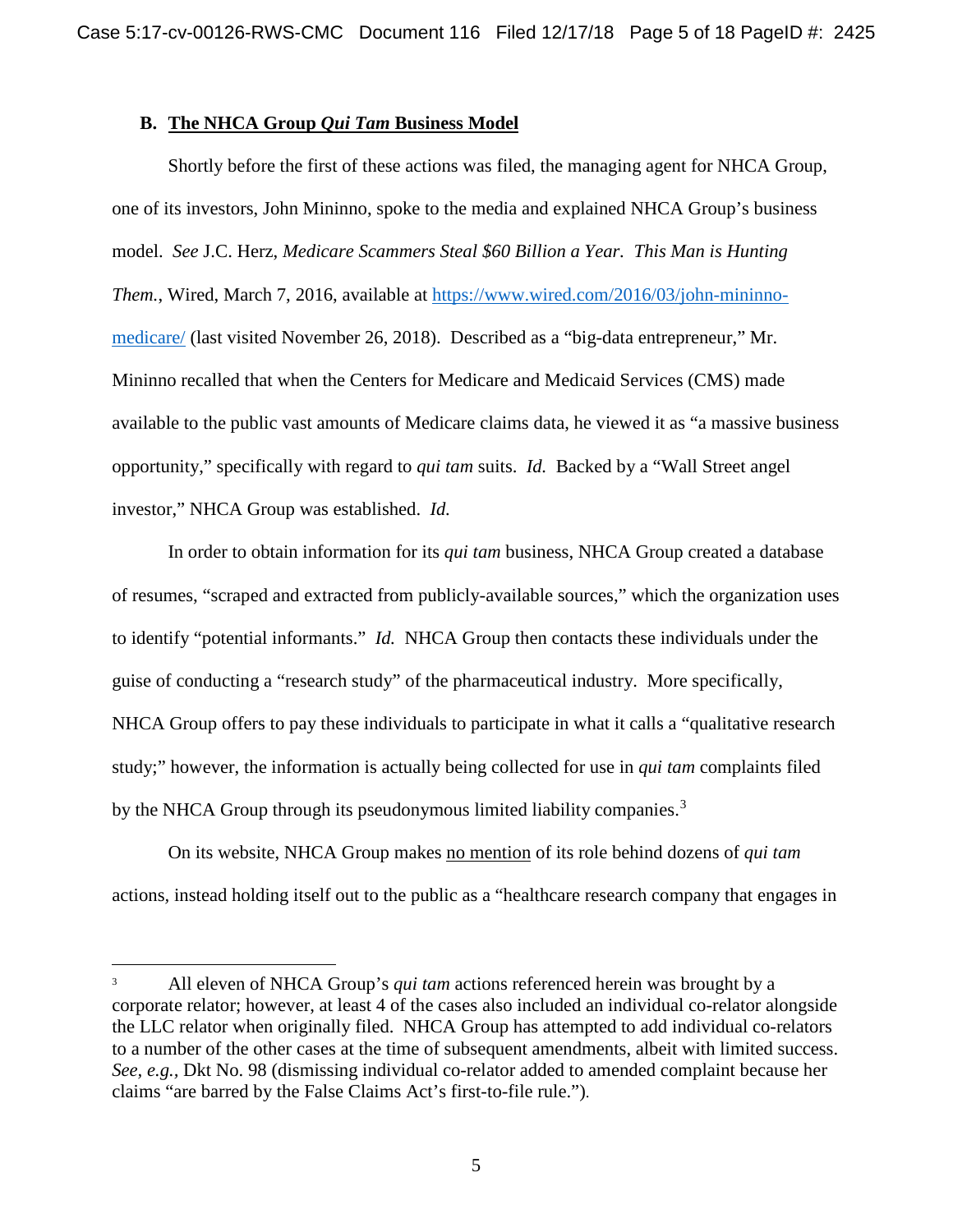qualitative research of pharmaceutical and other healthcare-related industries." National Healthcare Analysis Group, http://www.nhcagroup.com (last visited November 26, 2018). Although it collects information to use in *qui tam* actions against pharmaceutical companies, NHCA Group states prominently on its website that it has "no particular bias one way or the other about the industry." *Id.*

The transcripts of NHCA Group witness interviews reveals the false pretenses NHCA Group uses to obtain information from witnesses. *See* McCabe Decl., ¶ 5, Exhibits C-1 – C-3. For instance, when explaining the purpose of the interview, NHCA Group representatives repeatedly tell the witnesses that the organization is conducting a "research study," and underscore that "they have no bias one way or the other" regarding the pharmaceutical industry. *Id*. The witnesses are not told that the interviewer is acting at the direction of attorneys to collect information that will be used in lawsuits involving the witnesses' current or former employers, nor are they told that they will be named as corroborating "witnesses" in those lawsuits. *See Id.<sup>4</sup>*

By utilizing cloned complaints and information gleaned from its fictitious "research study," NHCA Group advances sweeping allegations of nationwide misconduct by thirty-eight different defendants – allegations that, for Medicare Part D alone, implicate more than 73 million prescriptions written by hundreds of thousands of different physicians for millions of different Medicare beneficiaries. Due to the expansive scope of the allegations, the Department of Justice has expended substantial resources investigating the NHCA Group matters.

 <sup>4</sup> In *United States ex rel. Leysock v. Forest Labs., et al.*, No. 1:12-cv-11354-FDS, 2017 WL 1591833 (D. Mass. April 28, 2017), relator's counsel interviewed witnesses as part of a fictitious "research study" that the court found to be part of "an elaborate scheme of deceptive conduct" designed to obtain specific details to satisfy *qui tam* pleading requirements. *Id*. at \*1 The court concluded that such conduct violated several Massachusetts rules of professional conduct and, as a sanction, struck from the complaint all particularized details obtained through the fictitious "research study," and dismissed the complaint. *Id.* at \*9-10.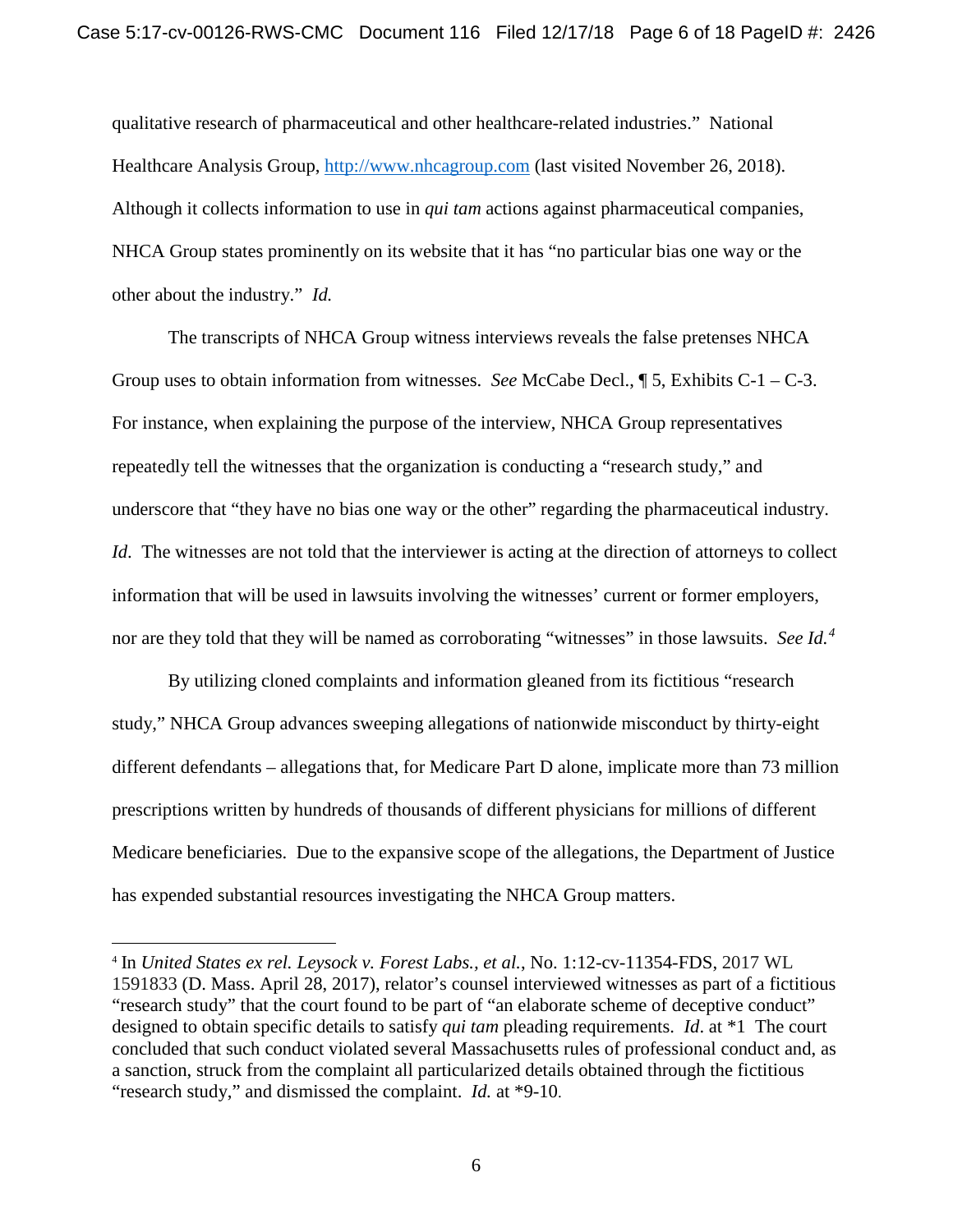After concluding that relator's allegations in this case lacked sufficient factual and legal support, as in the other actions, the United States notified the Court on October 30, 2017 that it was declining to intervene. Dkt. 7. The case was thereafter unsealed, and relator filed an Amended Complaint on January 12, 2018, Dkt. 32, which was dismissed without prejudice on July 31, 2018. Dkt. 98. Relator filed a Second Amended Complaint (SAC) on August 15, 2018. Dkt. 102. The United States now respectfully requests that this action be dismissed pursuant to 31 U.S.C. § 3730(c)(2)(A), for the reasons discussed below.

### **II. ARGUMENT**

#### **A. The FCA Statutory Framework**

The FCA enables the United States to recover monies lost due to the submission of false claims. 31 U.S.C. § 3729. Among the unique features of the FCA is that it allows private parties, known as relators, to bring an action on behalf of the United States through the filing of a *qui tam* action. The *qui tam* provisions of the FCA provide a special means for the United States to recover damages suffered as a result of fraud or false claims, through the assistance of relators, who file suit "for the person and for the United States Government." *Id.* § 3730(b). Although a *qui tam* suit is brought in the name of the United States, a relator has a right to a share of the recovery, plus attorneys' fees and costs. *Id.* § 3730(b), (d).

Among other things, the FCA directs that the relator must file his or her complaint under seal and serve it, along with a written disclosure of evidence, on the United States. *Id.* §§ 3730(b)(1) and (2). The United States has 60 days (and any extensions granted by the district court) to investigate the allegations and elect whether or not to intervene in the litigation. *Id.* §§ 3730(b)(2) and (3). If the United States intervenes in the case, "the action shall be conducted by the Government," and the Government assumes "the primary responsibility for prosecuting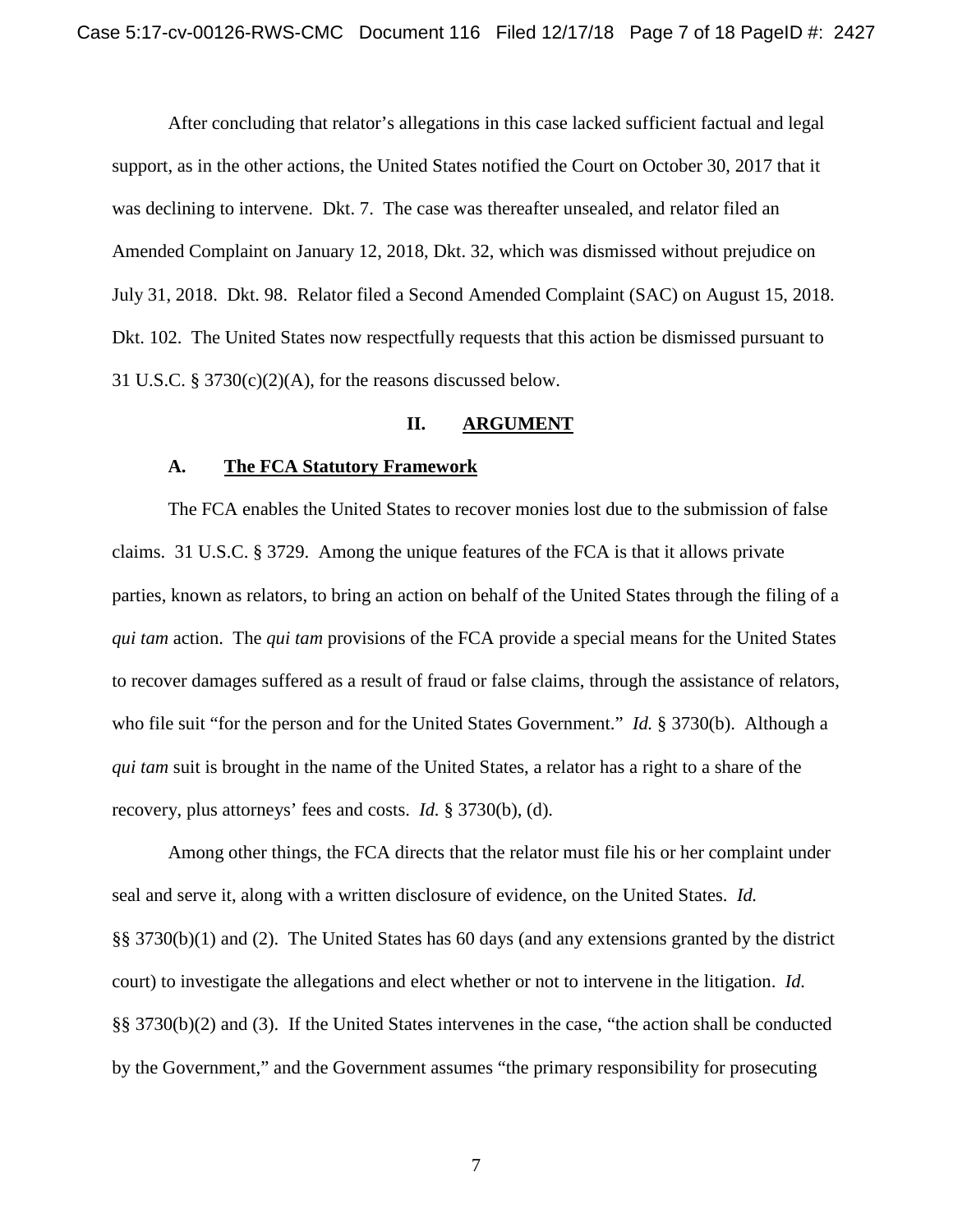the action" and is not bound by an act of the relator. *Id.* §§ 3730(b)(4)(A) and (c)(1). The relator remains a party to the suit, but the Government may settle the case over his objection (*Id.* § 3730(c)(2)(B)) or may seek to limit his participation in the litigation. *Id.* § 3730(c)(2)(C).

If the United States declines to intervene in the case, the relator has the right to proceed with the action. *Id.* § 3730 $(c)(3)$ . However, that right is *not* absolute; rather, it is circumscribed by a number of limitations designed to ensure that the United States retains control over the declined action. For example, the relator cannot dismiss the action without the written consent of the Attorney General. *Id.* § 3730(b)(1). The court may stay discovery in the *qui tam* action if it would interfere with the Government's investigation or prosecution of another matter. *Id.* § 3730(c)(4). Moreover, even when the Attorney General initially declines to intervene in the suit, the district court "may nevertheless permit the Government to intervene at a later date upon a showing of good cause." *Id.*  $\S 3730(c)(3)$ .

Most importantly for purposes of this motion, the FCA authorizes the Attorney General to dismiss a *qui tam* action over a relator's objection:

> The Government may dismiss the action notwithstanding the objections of the person initiating the action if the person has been notified by the Government of the filing of the motion and the court has provided the person with an opportunity for a hearing on the motion.

*Id.* § 3730(c)(2)(A). The United States is authorized to dismiss even where it has opted not to intervene. *See United States ex rel. Kelly v. Boeing Co*., 9 F.3d 743, 753 n.10 (9th Cir. 1993), *cert. denied*, 510 U.S. 1140 (1994), *citing Juliano v. Fed. Asset Disposition Ass'n*, 736 F. Supp. 348 (D.D.C. 1990), *aff'd*, 959 F.2d 1101 (D.C. Cir. 1992) (table).

## **B. Standard of Review**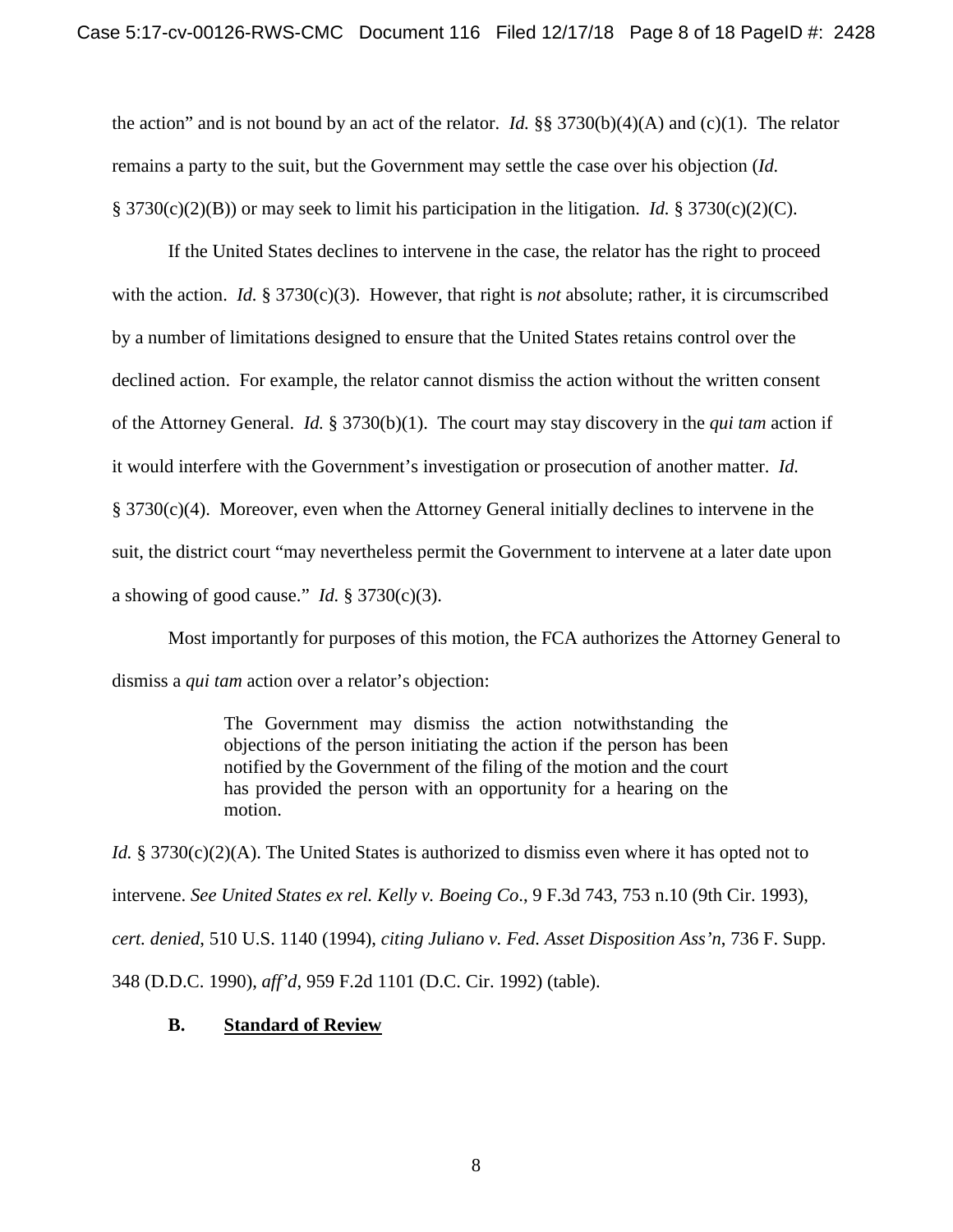The Government possesses broad authority to dismiss *qui tam* actions under Section  $3730(c)(2)(A)$ . Two different standards have been adopted by appellate courts to guide the application of the government's dismissal authority. In *Swift v. United States*, 318 F.3d 250, 252 (D.C. Cir. 2003), the Court of Appeals for the District of Columbia interpreted the FCA to grant the Government "an unfettered right to dismiss" a *qui tam* action. The Ninth Circuit has applied a "rational relationship test" for dismissal but has also recognized that the United States has broad prosecutorial discretion to dismiss even meritorious *qui tam* cases where the reasons for dismissal are rationally related to a legitimate Government interest. *See United States ex rel. Sequoia Orange Co. v. Baird-Neece Packing Corp*., 151 F.3d 1139 (9th Cir. 1998). Building on *Sequoia Orange*, the Tenth Circuit has concluded that "it is enough that there are plausible, or arguable, reasons supporting the agency decision [to move for dismissal]." *Ridenour v. Kaiser-Hill Co.*, 397 F.3d 925, 937 (10th Cir. 2005) (citing the district court decision in *Sequoia Orange*, 912 F. Supp. 1325, 1341 (E.D. Cal. 1995)).

The Fifth Circuit has yet to adopt a standard for dismissal under Section  $3730(c)(2)(A)$ , although it has indicated that the United States retains unilateral authority to seek dismissal in a declined *qui tam* action. *See Riley v. St. Luke's Episcopal Hosp.,* 252 F.3d 749 (5th Cir. 2001) ("[T]he government retains the unilateral power to dismiss an action notwithstanding the objections of the [relator]." (citations and internal quotation marks omitted)); *see also United States ex rel. Gal-Or v. Northrup Gruman,* No. 4:17-cv-00139-O (N.D. Tex. Oct. 26, 2017) (following *Swift* and explaining that "[n]othing in the language of  $3730(c)(2)(A)$  suggests anything less than affording the Executive the historical prerogative to decide which cases are prosecuted in the name of the United States."); *United States ex rel. May v. City of Dallas*, No. 3:13-cv-4194, 2014 WL 5454819, at \*3 (N.D. Tex. Oct. 27, 2014) ("The *Swift* court makes a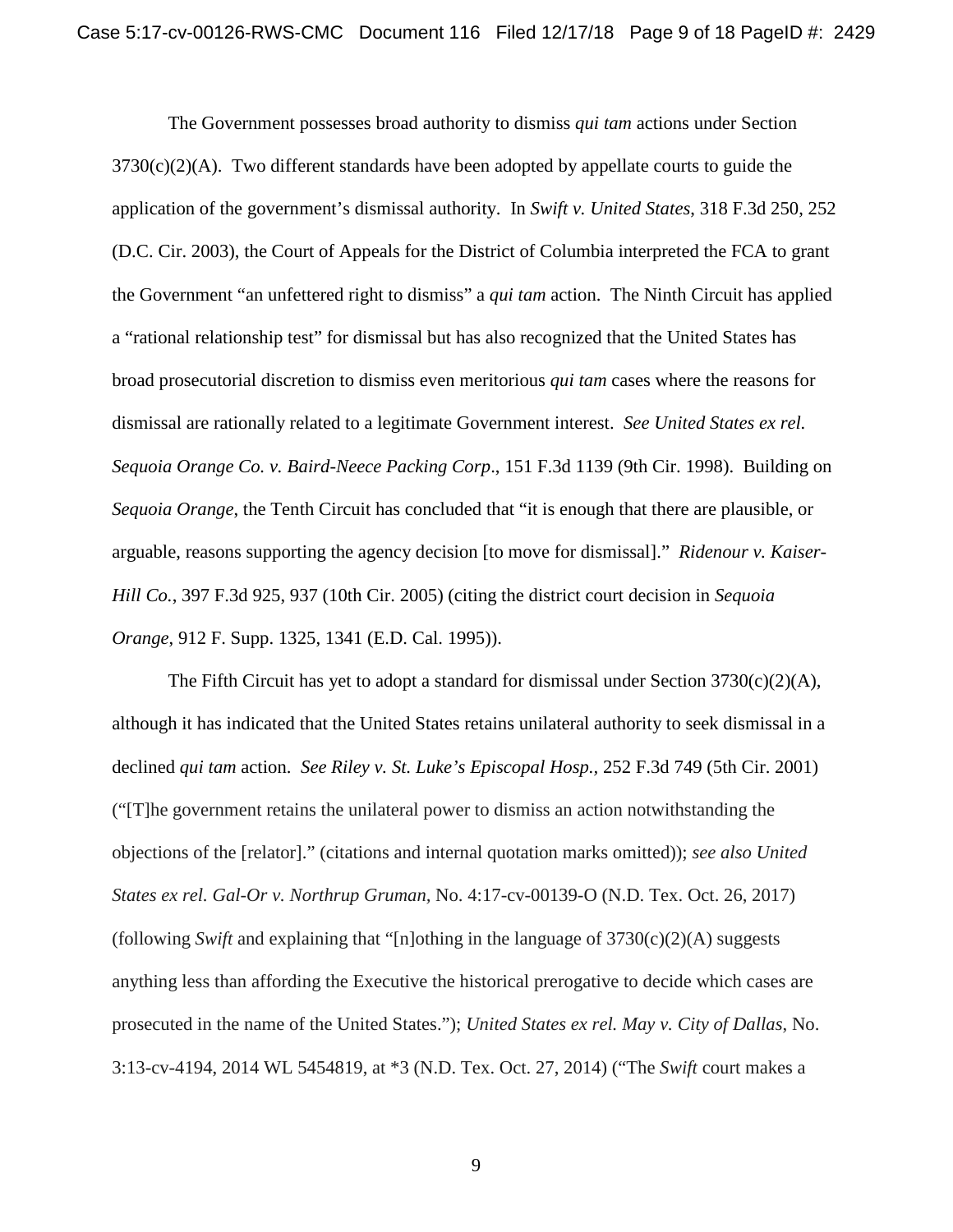compelling case that the United States should not be compelled to permit a relator to sue on its behalf and that the statutory language does not require—or even permit—judicial review of this discretionary decision."). The government agrees that the more recent *Swift* standard better comports with the FCA's statutory text and framework, as well as the well-established deference to the government's exercise of prosecutorial discretion. Under either standard, however, dismissal is warranted in this case.

#### **C. Dismissal is Warranted Under the** *Swift* **Standard of Unfettered Discretion**

Consistent with *Swift*, this Court should find that the United States has an unfettered right to dismiss a *qui tam* suit and defer to the United States' decision to dismiss this action.

As the *Swift* court explained, the FCA operates against the backdrop of the general principle of separation of powers, in which the Executive Branch exercises control over whether to pursue litigation for the United States. *Swift,* 318 F.3d at 251-52. The court concluded that full deference to the Executive Branch is particularly appropriate, observing that "we cannot see how § 3730(c)(2)(A) gives the judiciary general oversight of the Executive's judgment in this regard," given that "'[t]he Government'—meaning the Executive Branch, not the Judicial—'may dismiss the action,' which at least suggests the absence ofjudicial constraint." 318 F.3d at 252. The *Swift* court further held that the Government's decision not to prosecute a case that is brought in its name is "unreviewable," including decisions to dismiss under section  $3730(c)(2)(A)$ . *Id.* 

As the D.C. Circuit concluded in *Swift*, imposing judicial review on the Executive's litigation determinations is inconsistent with the general principle of separation of powers: "decisions not the prosecute, which is what the government's judgment in this case amounts to, are unreviewable." *Id.* Thus, the appellate court concluded, under §3730(c)(2)(A), the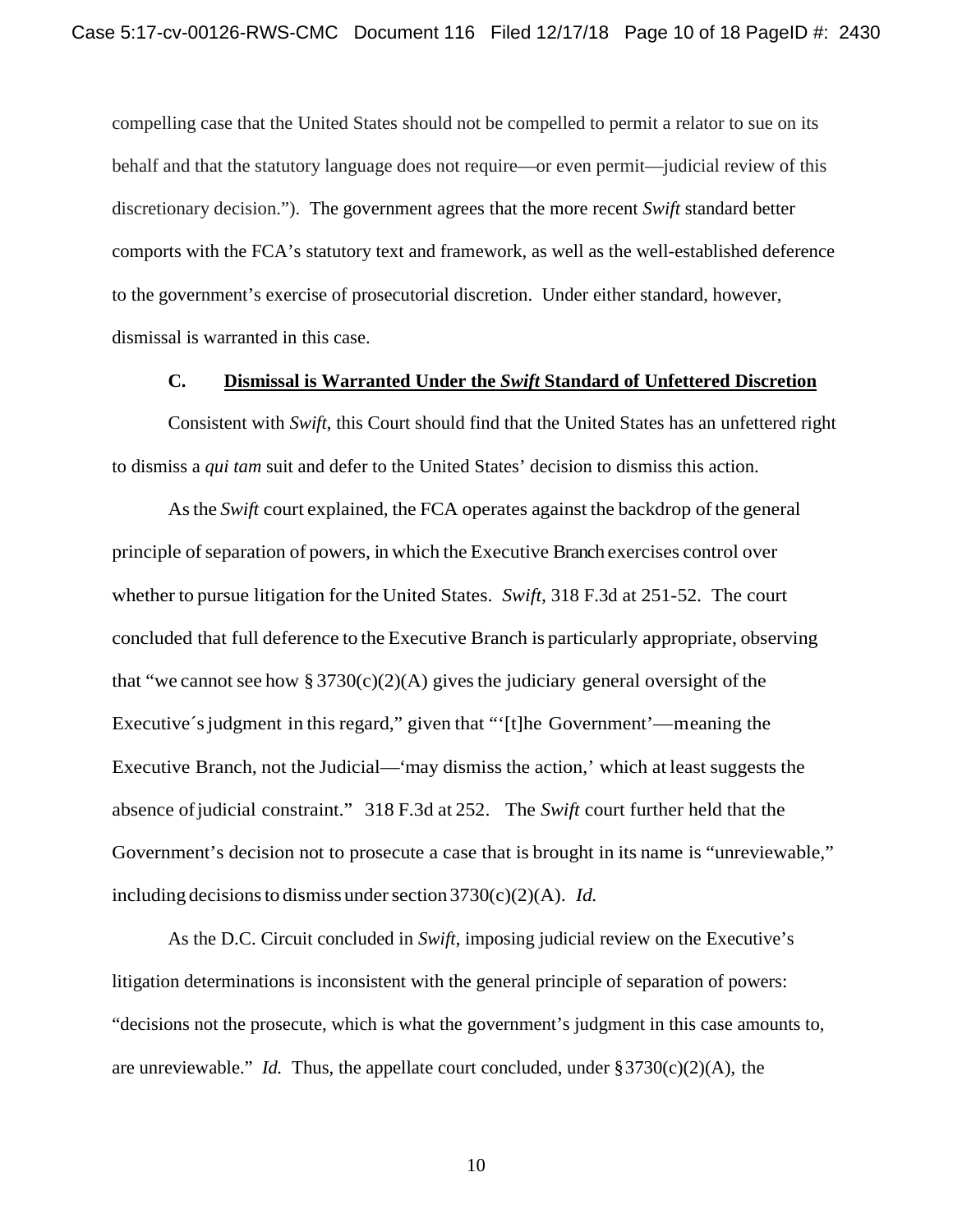Attorney General has an "unfettered right to dismiss an action" *Id.*; *see also id.* at 253 ("The decision whether to bring an action on behalf of the United States is therefore 'a decision generally committed to [the Government's] absolute discretion' for the reasons spelled out in *Heckler v. Chaney,* 470 U.S. at 831").

The *Swift* court also rejected the notion that a relator's right to a hearing, as provided in section  $3730(c)(2)(A)$ , was intended to confer authority on the court to review the Government's reasons for dismissal. *Id.* at 253. It explained that nothing in the FCA "purports to deprive the Executive Branch of its historical prerogative to decide which cases should go forward in the name of the United States." *Id.* Instead, the *Swift* court concluded that the function of a hearing, if requested by relator, "is simply to give the relator a formal opportunity to convince the government not to end the case." *Id.*

The *Swift* standard is also more consistent with the plain language of section  $3730(c)(2)(A)$ , which differs markedly from the provision in the statute authorizing the Attorney General to settle a *qui tam* case over a relator's objection: "The Government may settle the action with the defendant notwithstanding the objections of the person initiating the action if the court determines, after a hearing, *that the proposed settlement is fair, adequate, and reasonable under all the circumstances*." 31 U.S.C. § 3730(c)(2)(B) (emphasis added). Significantly, section 3730(c)(2)(A) imposes no similar limitation on the Attorney General's authority to dismiss a *qui tam* case.

The Attorney General's broad dismissal authority in the statute also sharply contrasts with the ability of a relator to dismiss a *qui tam* case. The FCA specifically states that the relator has no such power unless "the court and the Attorney General give written consent to the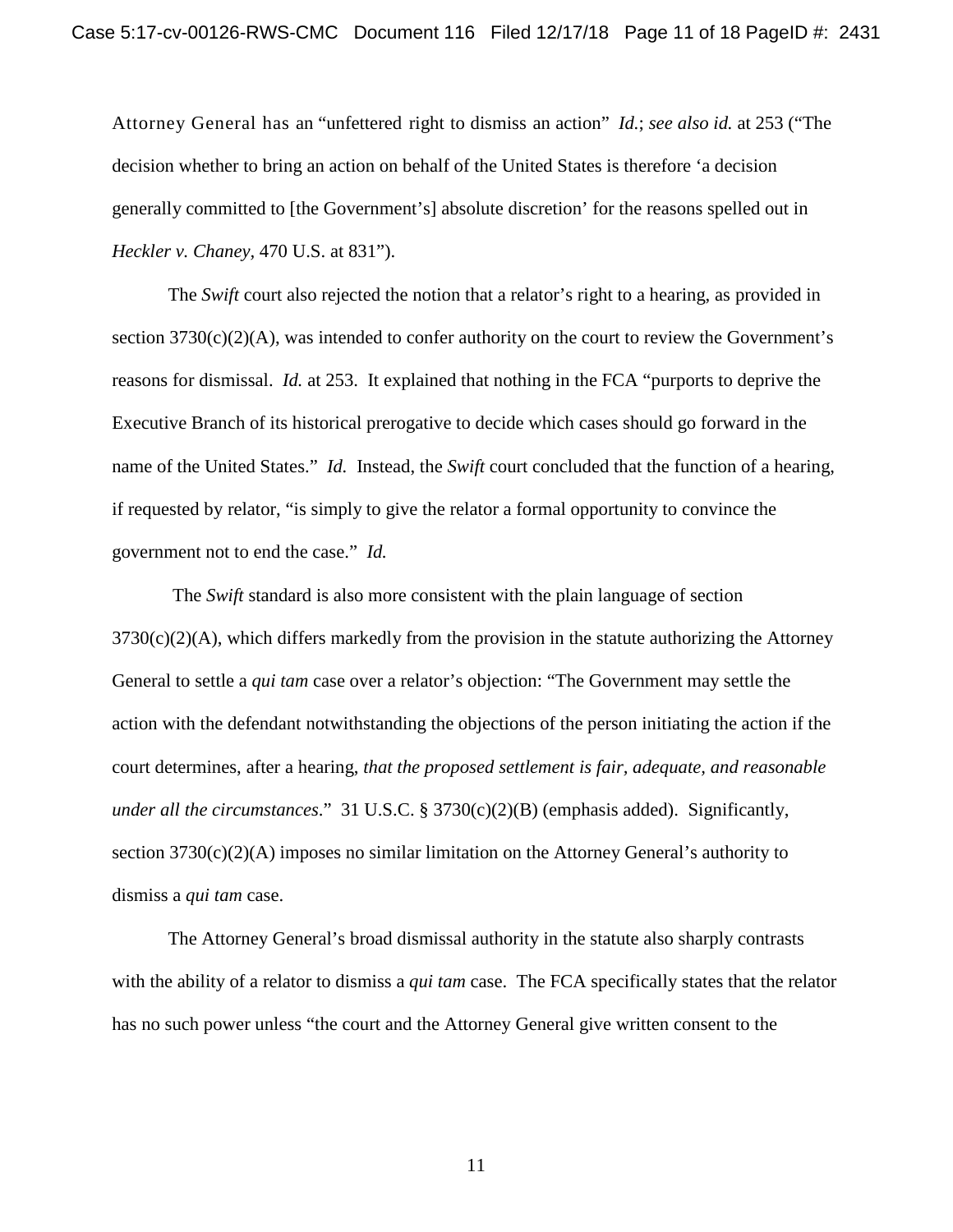dismissal and their reasons for consenting." *Id.* at § 3730(b)(1). Once again, no such restrictions appear in section  $3730(c)(2)(A)$ .

It is not surprising that Congress gave unfettered discretion to the Attorney General to determine whether a *qui tam* case should be prosecuted. A *qui tam* relator has been authorized by Congress to sue solely to seek recovery of injuries suffered by the United States, not by the relator. As the Supreme Court made clear in *Vermont Agency of Natural Resources v. United States ex rel. Stevens*, 529 U.S. 765 (2000), a relator has Article III standing because she can be regarded as having received a "partial assignment from Congress of the Government's damages." *Id*. at 773, 772-774. Specifically, a relator has standing "to assert the injury in fact suffered by the assignor [United States]." *Id*. Thus, a relator herself has suffered no cognizable injury warranting the continuation of a suit opposed by the United States. *See id*. at 773.

#### **D. Dismissal is Warranted Under** *Sequoia Orange's* **Rational Relationship Test**

While the United States submits that *Swift's* unfettered discretion reflects the appropriate construction of  $3730(c)(2)(A)$ , the court need not resolve that issue, because dismissal is also warranted under the rational relationship test articulated in *Sequoia Orange*. Under this standard, the United States need only (1) identify a "valid government purpose" for dismissing the case, and (2) show a "rational relationship between dismissal and accomplishment of the purpose." *Id*. (quotations omitted). If the United States satisfies this two-step test, "the burden switches to the relator to demonstrate that dismissal is fraudulent, arbitrary and capricious, or illegal." *Id*.

In developing this test, the Ninth Circuit observed that "the decision to dismiss has been likened to a matter within the government's prosecutorial discretion in enforcing federal laws," and the dismissal provision in the FCA should not be construed to grant the Judiciary an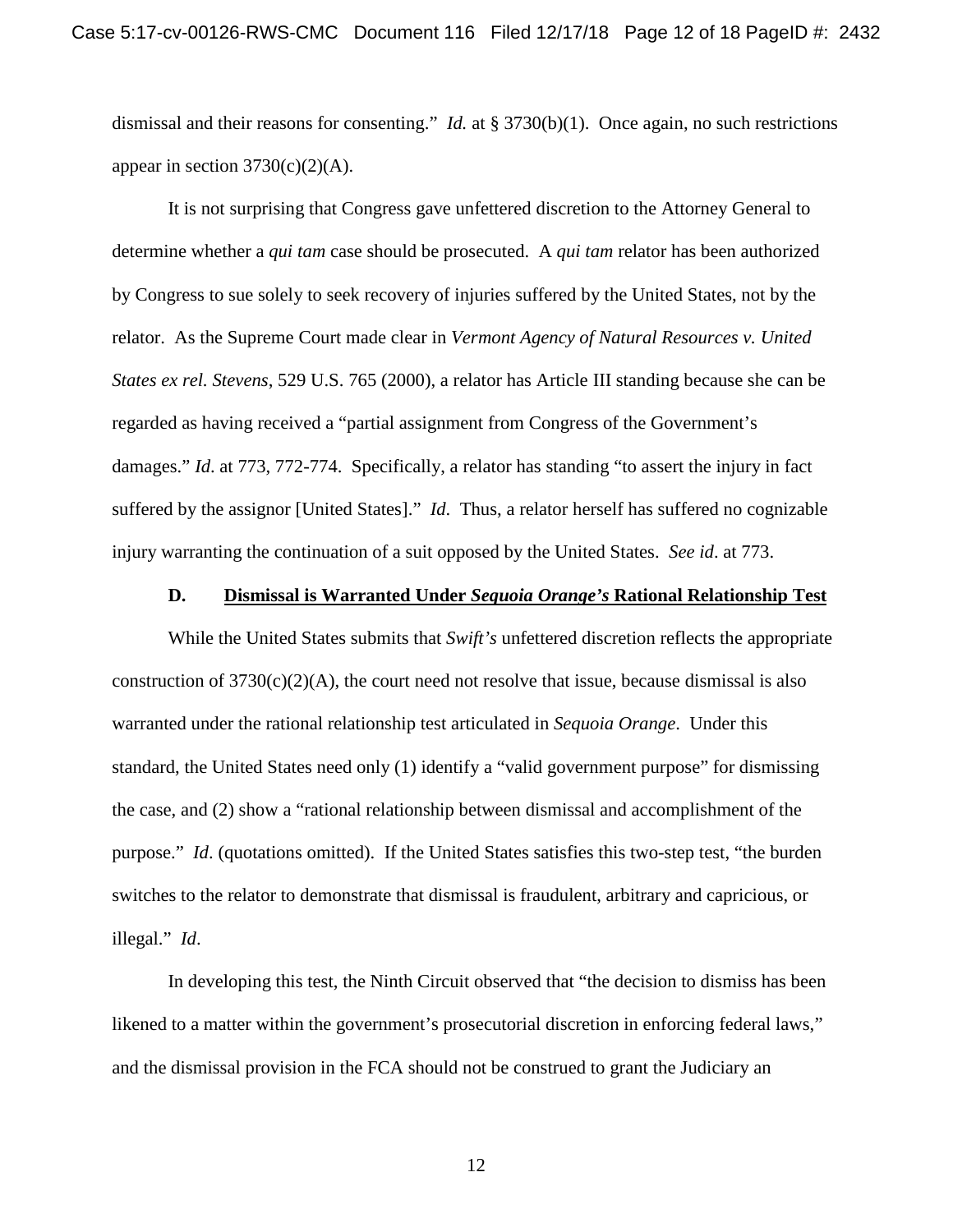impermissible power to approve or disapprove the Executive's exercise of prosecutorial discretion. *Id*. at 1143. Consequently, the Ninth Circuit reasoned that when a court considers a motion by the government to dismiss a *qui tam* case, it should "respect[] the Executive Branch's prosecutorial authority by requiring no greater justification of the dismissal motion than is mandated by the Constitution itself." *Id.* at 1146. As a result, even where the *Sequoia* standard is applied, courts are careful not to create barriers to the Government's exercise of prosecutorial discretion.

As the District of Massachusetts has noted, "the Government's quest to dismiss an action under the *Sequoia* standard" should not be "particularly arduous." *United States ex rel. Nasuti v. Savage Farms, Inc.*, No. 12-30121, 2014 WL 1327015, at \*10 (D. Mass. Mar. 27, 2014). In *Nasuti*, the court held:

[D]espite not intervening in the action, the Government clearly has standing and is entitled to seek dismissal under  $3730(c)(2)(A)$ . As discussed, even if the Government does not intervene in a FCA *qui tam* action, it retains significant control over the litigation and is still considered the 'real party in interest.'

*Id.* at \*9. The court further explained:

[L]imiting the Government's role in any significant way in *qui tam* actions, including its ability to accomplish dismissal under section  $3730(c)(2)(A)$ , could bring the constitutionality of the FCA into question. After all, a *qui tam* action is brought in the Government's name and, as the real party in interest, it should have broad discretion to determine its fate.

*Id.* at \*10. The court went on to hold that dismissal was appropriate under either standard because the Government articulated a concern that "were this case to continue, it would incur substantial costs in monitoring the litigation . . . , responding to discovery requests, and clarifying relator's misstatements of the law." *Id.* at \*11. The court acknowledged that "litigation costs represent a valid government interest" and the Government may therefore rationally seek dismissal of an action even where the allegations may have merit. *Id. See also*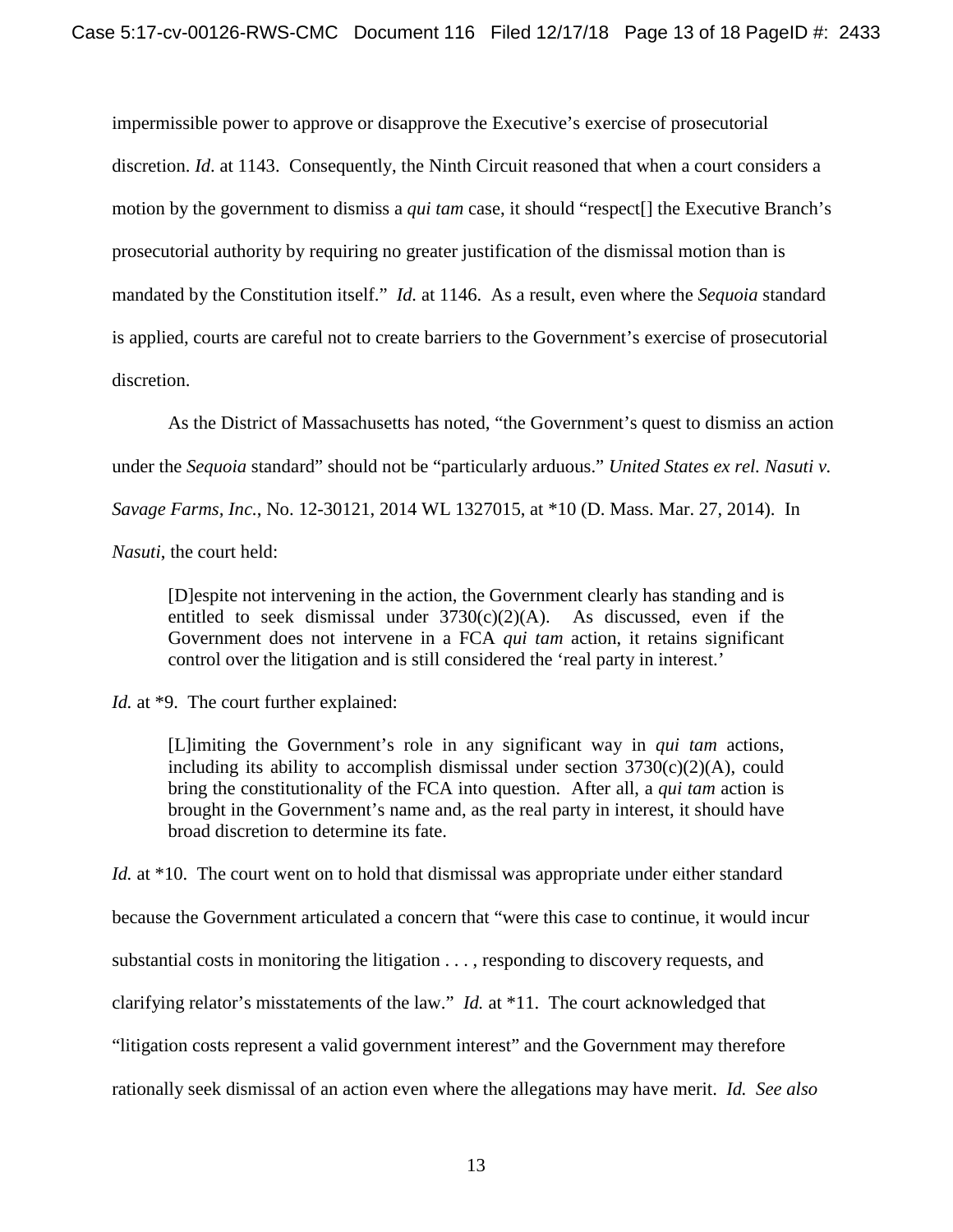*Sequoia Orange*, 151 F.3d at 1146 (approving of district court's consideration of "the burden imposed on the taxpayers by its litigation" and "internal staff costs" the government would occur with relator's litigation); *Swift*, 318 F.3d at 254 ("The government's goal of minimizing its expenses is still a legitimate objective, and dismissal of the suit furthered that objective."); *United States ex rel. Stovall v. Webster Univ.*, Civil Action No. 3:15-cv-03530 2018 WL 3756888 \*3 (D.S.C., Aug. 8, 2018) (granting the government's motion to dismiss because "dismissal will further its interest in preserving scarce resources by avoiding the time and expense necessary to monitor this action."); *see United States ex rel. Levine v. Avnet, Inc.*, No. 2:14-cv-17, 2015 WL 1499519, at \*5 (E.D. Ky. Apr. 1, 2015) (same); *United States ex rel. Nicholson v. Spigelman*, No. 10-cv-3361, 2011 WL 2683161, at \*2 (N.D. Ill. July 8, 2011) (same).

In this case dismissal is appropriate because it is rationally related to the valid governmental purposes of preserving scarce government resources and protecting important policy prerogatives of the federal government's healthcare programs. As an initial matter, based on its extensive investigation of all of the various Venari Partner complaints, the government has concluded that the relators' allegations lack sufficient factual and legal support. The government's investigations included, among other things, the collection and review of tens of thousands documents from the defendants and third parties and interviews of numerous witnesses, including prescribing physicians. The government also has had extensive discussions with relators' counsel and has reviewed various information that they have provided. In addition, the government has consulted with subject-matter experts at HHS-OIG about the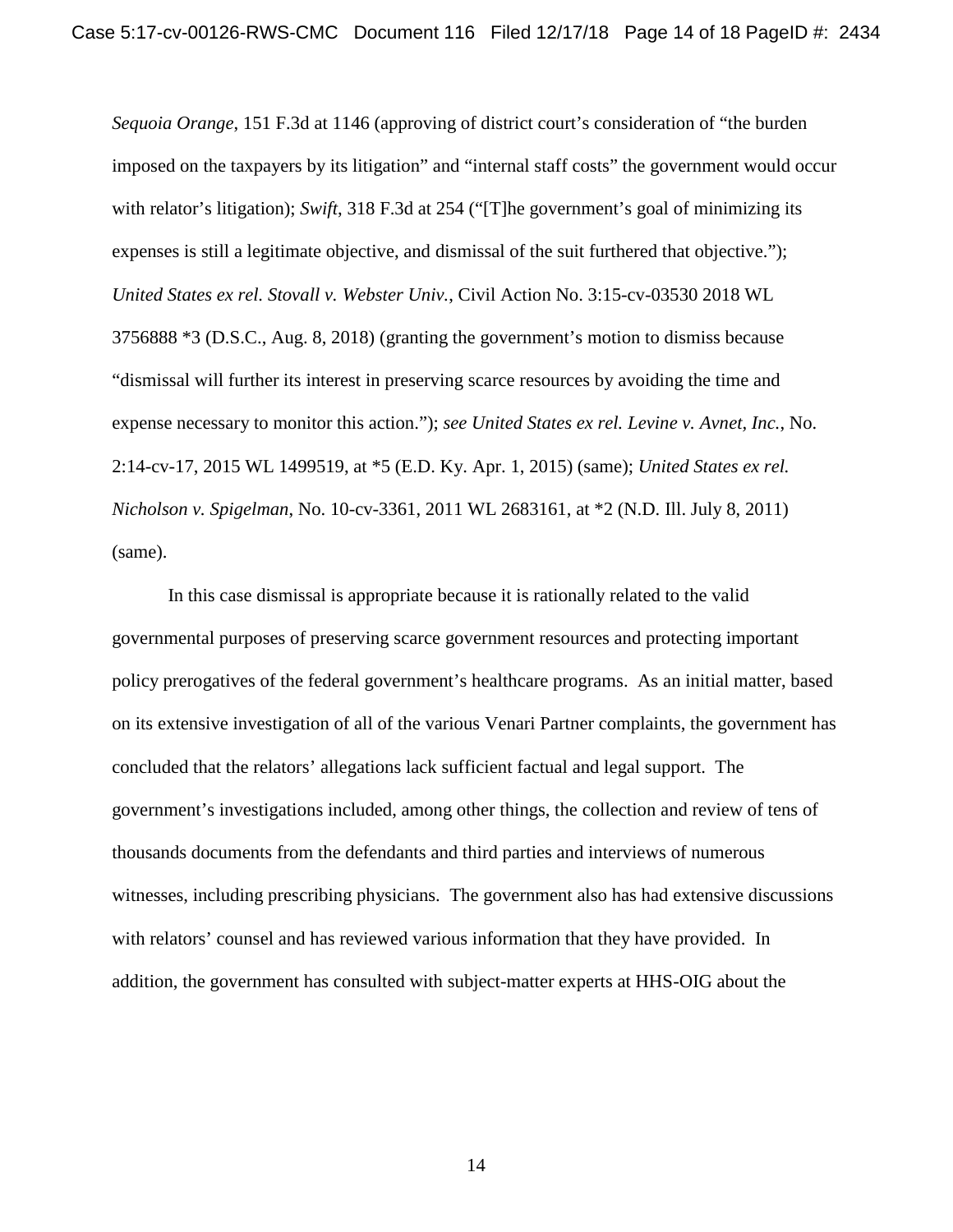relators' allegations and the applicability of regulatory safe harbors and government-issued industry guidance. 5

As a result, the government has concluded that further expenditure of government resources is not justified. Because relator alleges nationwide misconduct involving Medicare, Medicaid, and TRICARE over at least a six-year period, the government will incur substantial costs in monitoring the litigation and responding to discovery requests. For Medicare Part D alone in this period, there were nearly 500,000 prescriptions for the Bayer drugs at issue, written by more than 10,000 physicians treating tens of thousands of Medicare beneficiaries. The vast scope of the allegations will necessarily yield substantial litigation burdens for the United States. These burdens include the expense of collecting, reviewing, processing, and producing documents from among multiple federal healthcare programs, as well as voluminous prescription drug event data and patient health information for potentially thousands of beneficiaries, which, due to its sensitive nature, may require additional (and costly) screening and redaction. Moreover, the government will also have to spend considerable time preparing numerous agency witnesses for depositions and filing statements of interest relating to a variety of legal issues, including the potential need to address Relator's interpretation of the AKS, statutory safe harbors, and HHS-OIG Advisory Opinions.<sup>6</sup> The government has rationally concluded based on its extensive investigation of relators' various cases that the relators' sweeping allegations lack

<sup>&</sup>lt;sup>5</sup> To date, Department attorneys in the Civil Division's Fraud Section have collectively spent more than 1,500 hours on the eleven NHCA Group matters referenced herein. This figure does *not* include the substantial time spent by numerous Assistant U.S. Attorneys and attorneys from the Department of Health and Human Services Office of Counsel to the Inspector General, nor does it include the time spent by law enforcement agents, investigators, or auditors.

The expansive scope of the allegations in this case will also impose substantial burdens on the court, the defendants, and potentially thousands of third-party healthcare providers who are not named as defendants but may get dragged into the case by one or both parties.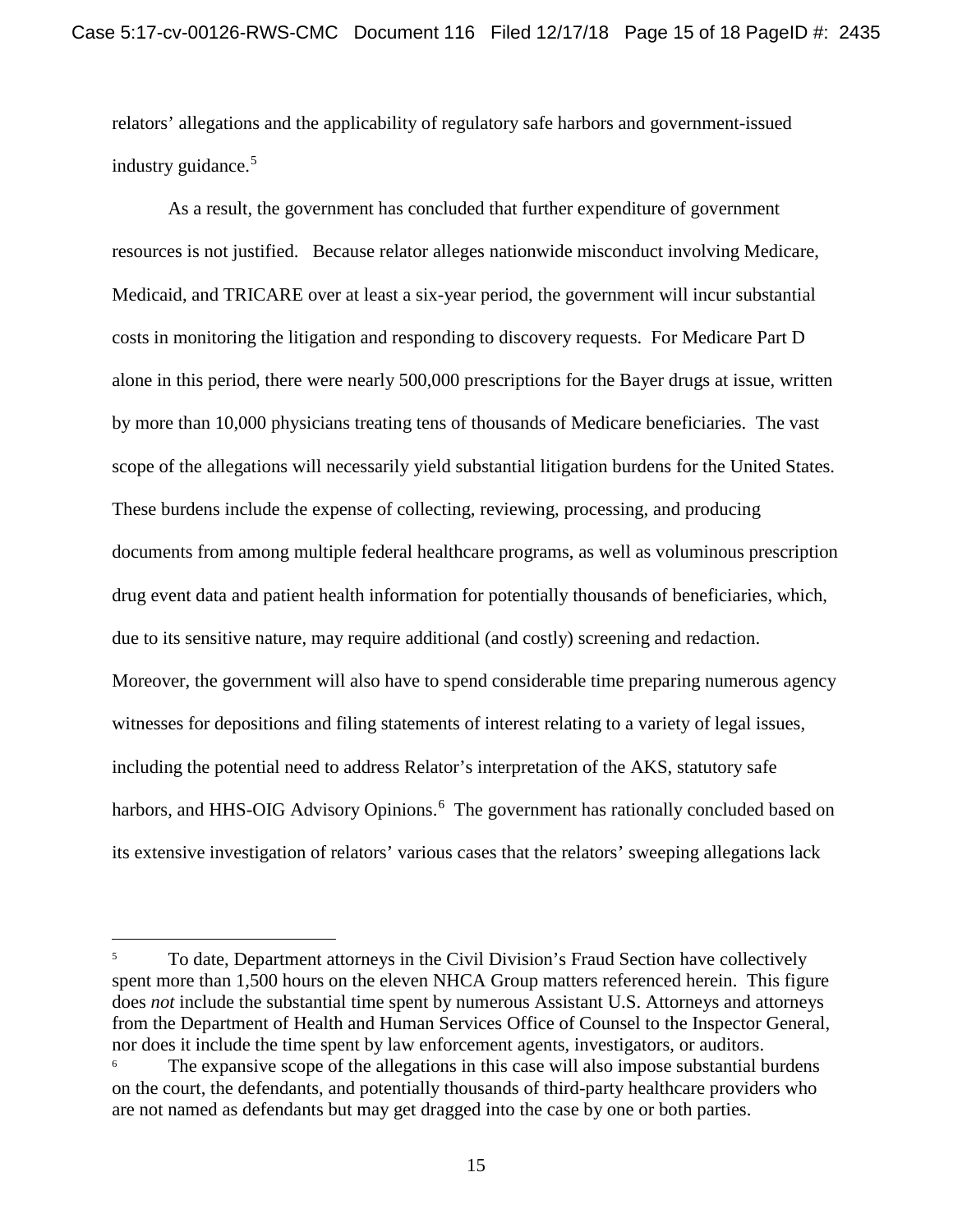adequate support and are unlikely to yield any recovery sufficient to justify the significant costs and burdens that the government will incur if the cases proceed and the resulting diversion of the government's limited resources away from other more meritorious matters.

In addition, the government has concluded that the specific allegations in this case conflict with important policy and enforcement prerogatives of the federal government's healthcare programs. For instance, relators allege that the provision of educational information and instruction to patients constitutes illegal kickbacks to physicians. But given the vast sums the government spends on the medications at issue, federal healthcare programs have a strong interest in ensuring that, after a physician has appropriately prescribed a medication, patients have access to basic product support relating to their medication, such as access to a toll-free patient-assistance line or instructions on how to properly inject or store their medication. In another context, HHS-OIG has advised that the provision of educational materials or informational programs to patients, without more, does not constitute "remuneration" *See* 81 Fed. Reg. 88368-01 at 88396 (Dec. 7, 2016). These relators should not be permitted to indiscriminately advance claims on behalf of the government against an entire industry that would undermine common industry practices the federal government has determined are, in this particular case, appropriate and beneficial to federal healthcare programs and their beneficiaries.

#### **III. CONCLUSION**

For the reasons set forth above, this Court should dismiss all claims brought on behalf of the United States by Health Choice Group, LLC under the FCA with prejudice as to Relator and without prejudice as to the United States pursuant to 31 U.S.C. § 3730(c)(2)(A).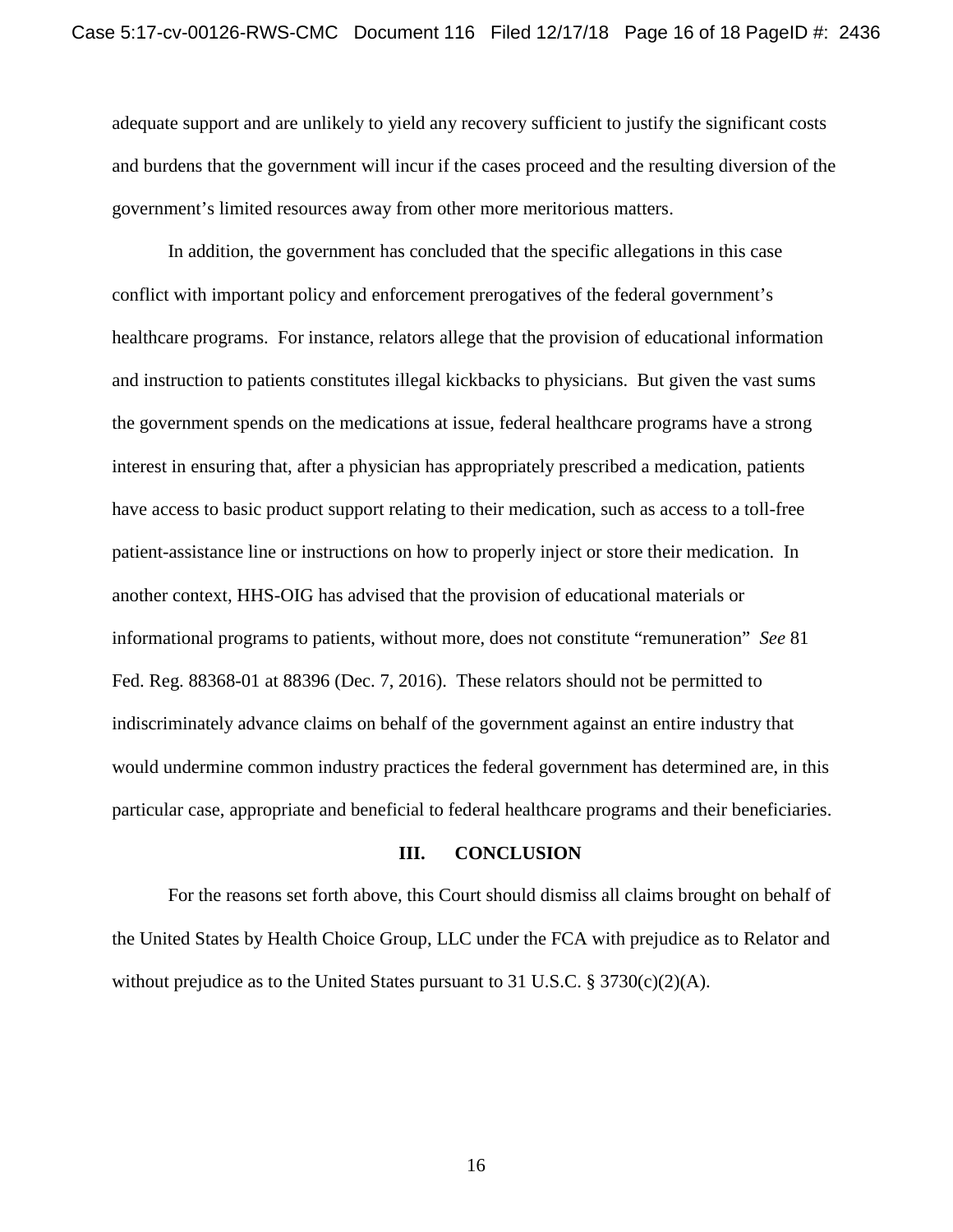Respectfully submitted,

JOSEPH H. HUNT Assistant Attorney General, Civil Division

JOSEPH D. BROWN United States Attorney

Dated: December 17, 2018 By: /s/ *James G. Gillingham* 

JAMES G. GILLINGHAM Assistant U.S. Attorney Eastern District of Texas 110 N. College Street; Suite 700 Tyler, Texas 75702 E-mail: James.Gillingham@usdoj.gov (903) 590-1400 (903) 590-1436 (fax) Texas State Bar # 24065295

MICHAEL D. GRANSTON EDWARD C. CROOKE BRIAN J. McCABE Attorneys, Civil Division United States Department of Justice P.O. Box 261, Ben Franklin Station Washington, D.C. 20044 202-616-4875 202-616-3085 (fax) Brian.McCabe@usdoj.gov